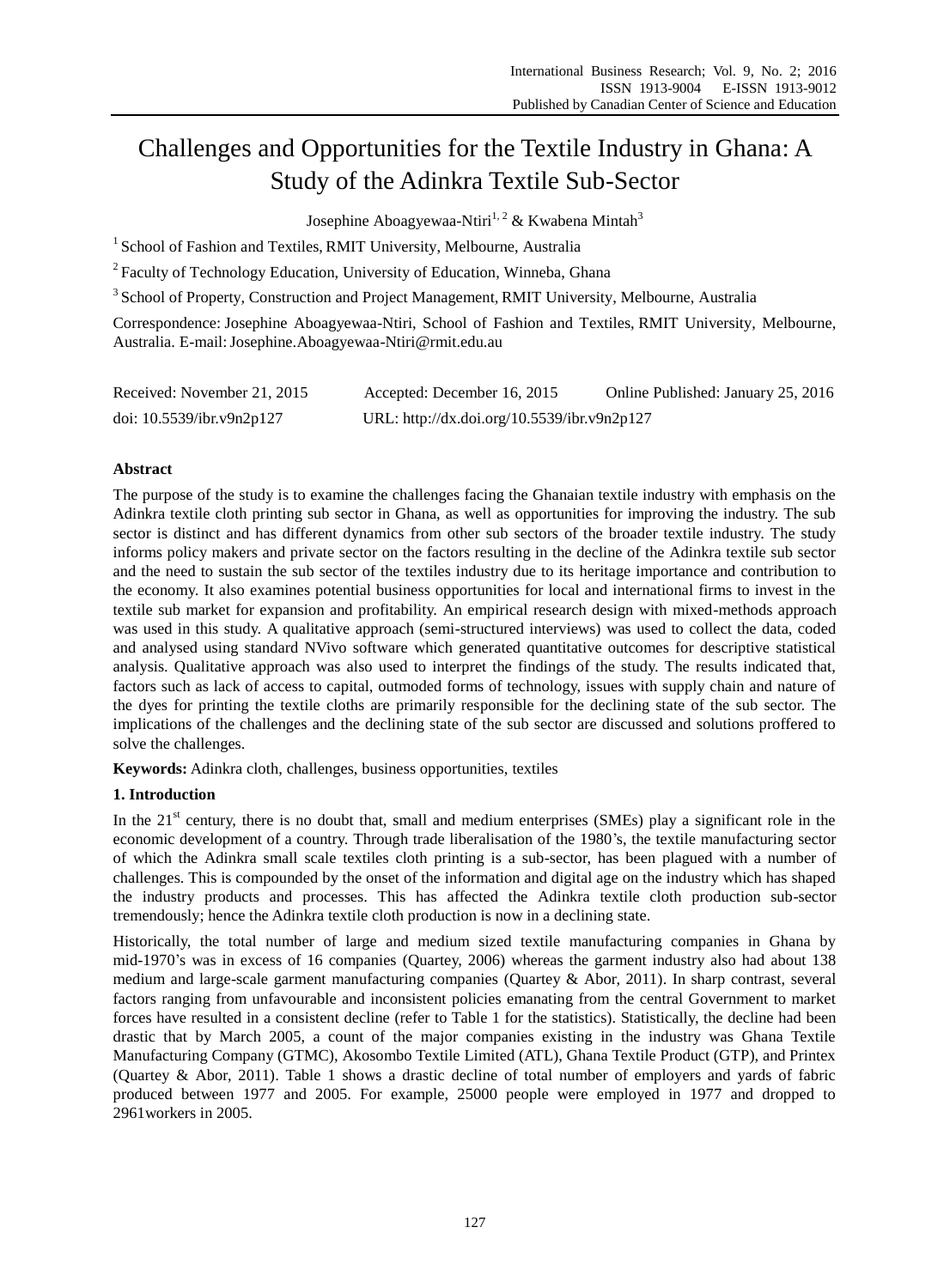| Year | <b>Total number of employers</b> | Percentage (%) change in employment | Yards of fabric produced |
|------|----------------------------------|-------------------------------------|--------------------------|
| 1977 | 25,000                           | -                                   | 129 million              |
| 1995 | 7,000                            | 72%                                 | 46 million               |
| 2000 | 5,000                            | 28%                                 | 65 million               |
| 2005 | 2.961                            | 41%                                 | 39 million               |

| Table 1. Decline of the textile industry in Ghana |  |  |  |  |  |  |  |
|---------------------------------------------------|--|--|--|--|--|--|--|
|---------------------------------------------------|--|--|--|--|--|--|--|

Source: Adapted from Quartey and Abor (2011).

Quartey and Abor (2011) argued that, local consumers in the Ghanaian market prefer the locally manufactured fabrics as compared to the imported fabrics from both the neighbouring countries and abroad. Inferentially, if the locally made textiles and prints are preferred to the foreign imported products, this should result in increased demand for the local products to sustain the industry. However, the industry has experienced consistent decline as shown in Table 1. Currently a lot of workshops under trees and by road sides have been deserted and dilapidated (Field study 2014). This situation serves as evidence that reflects the decline state of the Adinkra textile cloth production. Again, Adinkra textile cloth printing is a dying art; there is a considerable decline in the use of Ghanaian cultural symbols (Kquofi et al., 2013) in textile prints.

Apart from the large manufacturing companies, there are other small-scale textiles and garment firms operating in the sector. These are mainly screen printers, tie and dye/batik cloth producers and dressmakers. Also, there are traditional or indigenous textiles such as Kente cloth (traditional woven fabric), Adinkra cloth (traditional hand printed cloth) and other types of undocumented woven fabrics available on the market. The focus of this paper is on the Adinkra cloth sub-sector which has also suffered from this decline.

Adinkra textile cloth needs to be reinvigorated in order to promote the symbols, preserve cultural material and sustain the business activities of the artisans for economic prosperity. It is believed that, this can be achieved through innovation and well-crafted dynamic competitive marketing strategies. However, crafting such a strategy requires current market situational analysis to determine the challenges facing the industry and examine the existing opportunities. These when determined, can shape the marketing strategy intended for this peculiar sub sector of the textiles industry in Ghana.

Several factors affect the small and medium scale enterprises worldwide and the Adinkra textile sub sector is among the SME's in Ghana. Some of the challenges and factors resulting in decline of SME's are lack of finance, low productivity, technology and managerial capabilities (Decker et al., 2006; Harvie, 2004; Ritchie & Brindley, 2000). Currently, other factors that affect the SME's includes an intensified globalisation that offers cheap products to international markets, new and emerging technologies that renders old technologies obsolete, cost ineffective and inefficient in production processes (Zulkifli-Muhammad et al., 2009). These factors negatively impacts on SME's and especially small businesses located in Africa that are competing with other global giants.

Studies on SME's in Africa have focused on country specific issues. However, Abor and Quartey (2010) studied issues in the development of SME's using a comparative analysis between Ghana and South Africa. It was argued that, the development of SME's are hampered by several factors including finance, lack of managerial skills, equipment and technology, regulatory issues, and access to international markets (Anheier & Seibel, 1987; Aryeetey et al., 1994; Gockel & Akoena, 2002; Steel & Webster, 1991).

On the small and medium scale enterprises in Ghana, Boakye (2008) suggested that there are numerous problems facing these companies. It was argued that internal capacity problems such as inadequate capital and lack of raw materials among others are the some of the problems of SMEs. Other external forces such as smuggling of manufactured textiles and garments from neighbouring countries like Togo, Benin and Nigeria and advance technologies in textiles and garments manufacturing of industrialised countries such as China and India.

A recent study that focused on one of the Ghanaian textile sub-sectors (cloth dyers) have been conducted by (Acquah & Oduro, 2012). The study technically evaluated the challenges faced by the cloth dyers sub-sector empirically with emphasis on the production of dyes needed for use by the industry. Among the challenges are poor quality of dyes, lack of drying facilities with its attendant effect on operations during the raining season, difficulty in accessing fuel wood for boiling roots and barks to produce the dyes, and lack of financial support to expand businesses. The study focused on identifying the type of trees suitable for the dye production, example Kuntunkuni tree. The question that needs an answer is whether these reasons adduced for the sharp decline of the textiles industry and its sub-sector are the same reasons behind the drastic fall in the production and employment capacity of the traditional Adinkra textile cloth sub sector.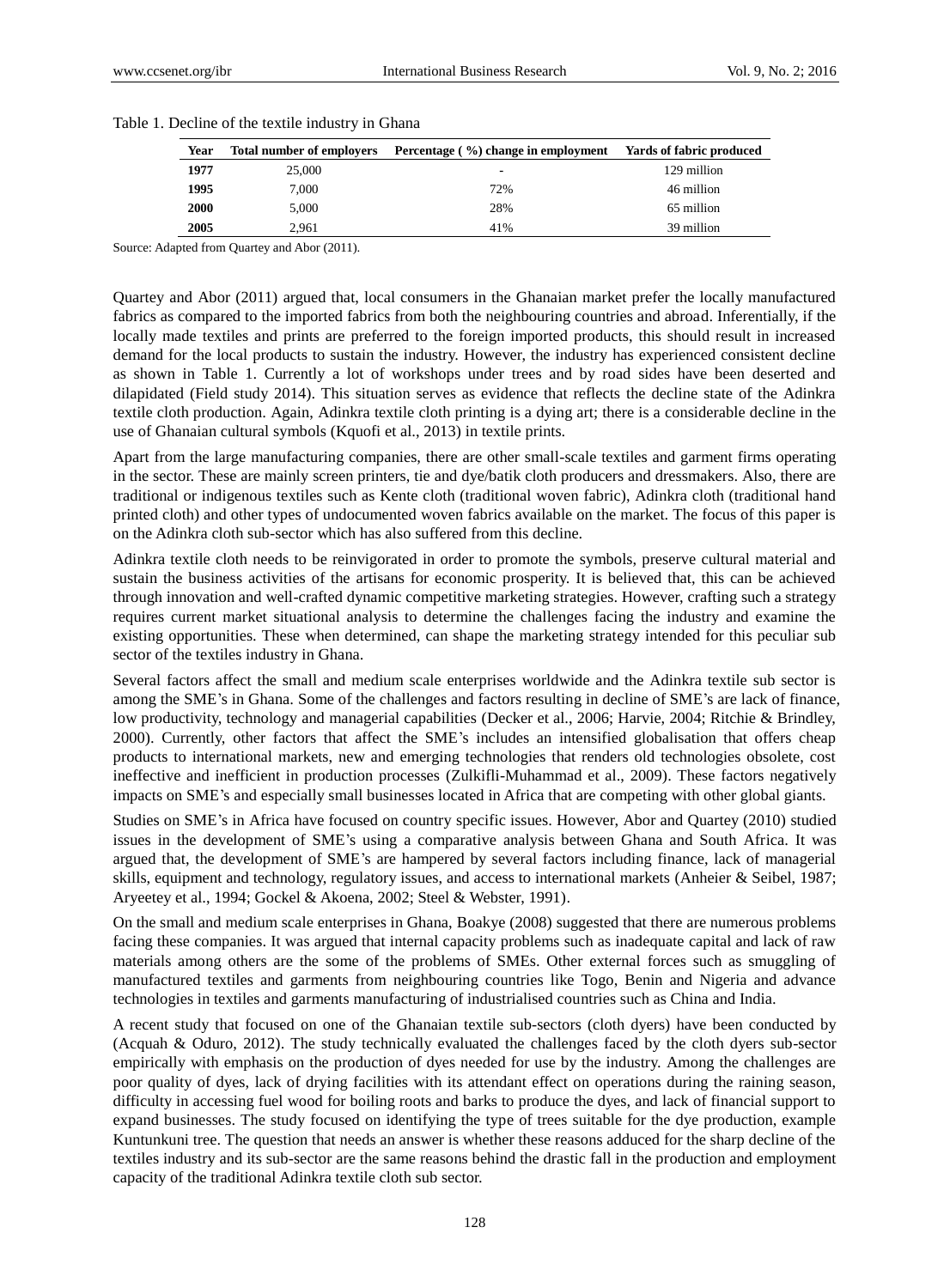Therefore, the present study is focused on the Adinkra hand printing textile cloth sub sector of the larger textile industry which is distinct from the cloth dyers in respect of designs, production and target group. Besides, the present study examines challenges and business opportunities within the sub sector for textile companies to better serve the needs of the market.

In summary, studies on the textile sector have focused on the SME's in general and the numerous challenges both from the broader African and country wide perspectives. In Ghana, it is the study of Acquah and Oduro (2012) that specifically considered the traditional cloth dyers textile sub sector. On the contrary, this study focuses on the traditional Adinkra hand printing textile sub sector.

This study therefore, sets out to determine the causes of declining state of the Adinkra sub sector and compare with studies on the textile sector in general to determine whether factors are same or otherwise, discuss the implications on this important sub-sector and present opportunities for sustaining the industry. Beyond this, industry and country wide implications of this decline are examined within the textile printing industry in Ghana with emphasis on the Adinkra textile cloth sub-sector. Lastly, it is an objective of this study to intellectually analyse the factors of decline, proffer solutions which can be turned into opportunities for businesses operating in the industry and other potential firms that may capitalise on the opportunities.

The study is organised into four main sections; introduction in section one, followed by research site and methods in section two and section three is dedicated to the discussion of the empirical results of the study and finally, the last section is used for conclusion and further research.

## **2. Research Site and Methods**

## *2.1 Adinkra Hand Printing Cloth*

A nation rich in history, Ghana has a unique culture with a continuous inheritance. One example is traditional symbols such as Adinkra. Adinkra is a visual image that combines aesthetics, history, wisdom, identity and the works of life of the people of Ghana (Quarcoo, 1972). Adinkra symbols serve as a tool for not only displaying aesthetic characters but also perceiving the world with its rich and deeper meanings. Adinkra symbols are usually imprinted on plain dark coloured fabric. These symbols are adopted as designs to produce symbolic textile cloth. Adinkra symbolic textile cloth is said to be the only African cloth printing tradition of pre-colonial origin and one of the prestigious royal craft (Clarke, 2011). In Table 2, samples of the symbols that are adopted as designs for the textile cloth is displayed with their names, meanings and roles. Figure 1 exhibits Adinkra textile printed cloth with a number of Adinkra symbols.

| <b>SYMBOLS</b> | <b>NAMES OF SYMBOLS</b> | <b>LITERAL MEANINGS</b>   | <b>ROLES</b>                          |
|----------------|-------------------------|---------------------------|---------------------------------------|
|                | Akoma ntoaso            | "Extension of the hearts" | Symbol of understanding and agreement |
|                | Dwennimmen              | "Ram's horn"              | Symbol of humility and strength       |
|                | $-0.04$<br>------       |                           |                                       |

Table 2. Description of two Ghanaian Adinkra cultural symbols

**OLL JAN** 

Figure 1. Adinkra textile cloth

## *2.2 Geographical Location*

The production and marketing of Adinkra cloth is predominantly centred in the Ashanti region of Ghana. Specifically, the Kwabre East district of Ashanti region of Ghana is recognised for the printing and sale of local textiles known as Adinkra textile cloth. Many Ghanaians home and abroad used to patronise Adinkra textile cloth due to the meanings of the symbols hence, spreading their meanings.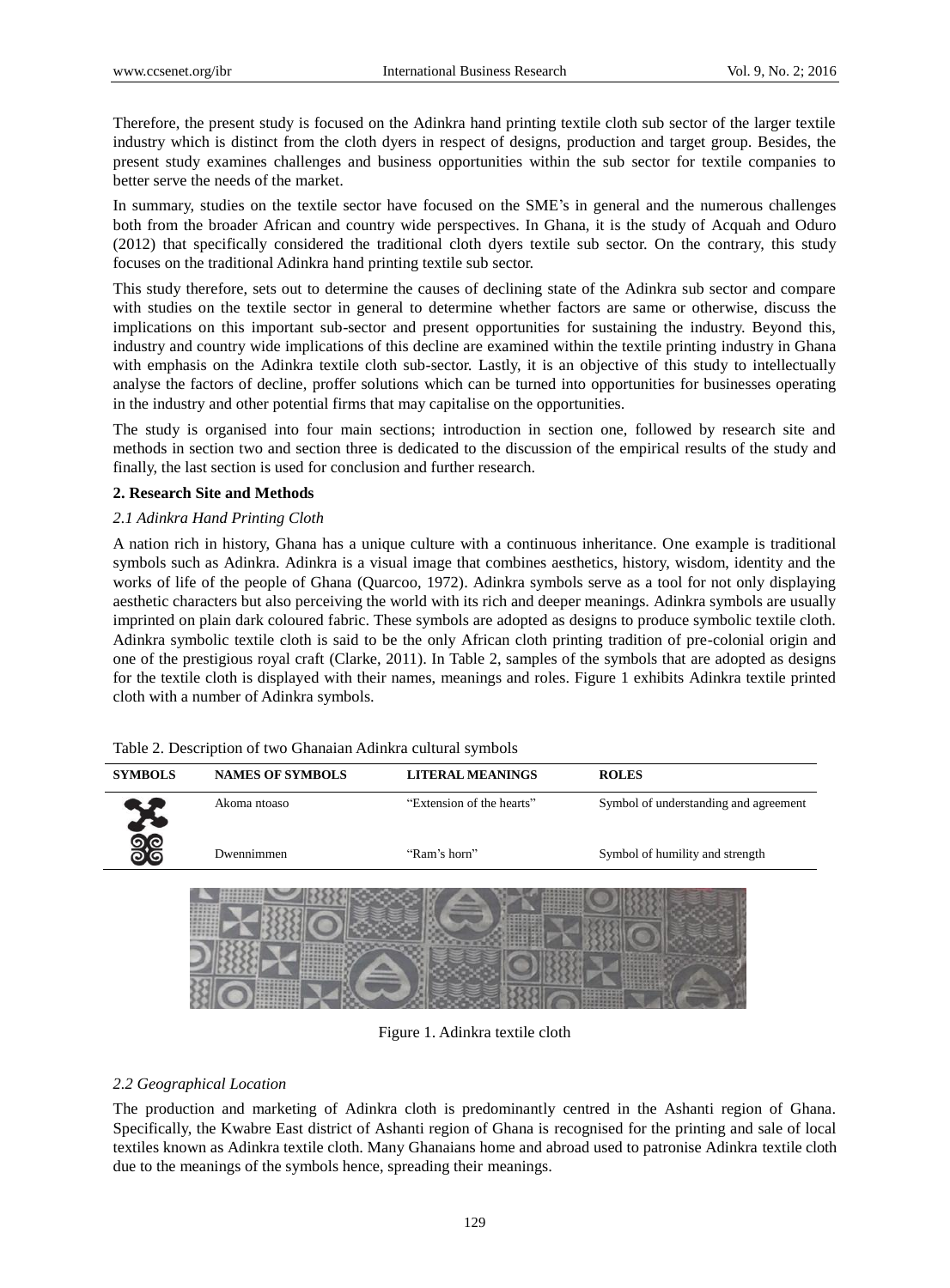Ntonso, a town in the Kwabre East District of the Ashanti Region of Ghana is known as the centre of Adinkra textile cloth making. The town is Ghana's foremost Adinkra cloth design and manufacturing centre. As can be seen in Figure 2, the district is located in the central part of the Region. The Kwabre District shares common boundaries with Afigya Sekyere District, Kumasi Metropolitan Area, Ejisu-Juaben-Municipal, Offinso Municipal and Atwima District to the north, south, southeast, west and to the northwest respectively. The area lies within the geographical coordinates of 60 50' N and 10 31' W with a total land area of 24,700 ha, constituting about 1% of the total land area of the Ashanti Region. In Figure 2, Kwabre distirct is shown using a red rectagular shape. An arrow has also been pointed to show the location of Ghana in the Africa map.





Source: Bosome Freho District (2008) and Graphatlas.com (2015).

# *2.3 Methods, Sample Size and Procedure*

This study adopted a mixed method approach. Mixed research methods generally refer to an approach of enquiry where a researcher combines aspects such as techniques, methods and data of both qualitative and quantitative in a single study (Greene et al., 1989; Johnson & Onwuegbuzie, 2004). It is pluralistic and does not depend on a single source of enquiry to answer research questions. In this study, the research method adopted the mixing across stages where the primary data in the form of interviews was collected using a qualitative approach. However, in the analysis stage and data presentation, the qualitative data was quantized and descriptive statistics was used to present the findings in the form of percentages.

Specifically, semi-structured interviews were used as instruments of data collection which were conducted with managers, heads of departments and individuals drawn from key stakeholders within the textile industry of Ghana identified during the field work. The sampling approach used for the selection of interview participants was both stratified and purposive sampling. Firstly, the respondents were categorised based on their roles such as users, suppliers, producers and retailers. Afterwards, they were purposively selected to represent the different categories based on their level of experience and position in the respective organisation.

The total sample size is 35 participants (see Table 3 for sample size and respondents). The sample size of 35 is ideal for a qualitative research because qualitative researches normally place emphasis on richness of data (O'Leary, 2013) as opposed to quantitative research that depends on numbers to make generalizations. Besides, due to the number of 35 respondents which fulfils the normality assumption, the reseachers can infer the central limit theorem to make statistical generalisations from the data.

After the interviews with all the stakeholders was completed, the data collected was transcribed, coded and analysed by using standard software named NVivo to generate the different themes for the findings. The different themes emanated from the literature discussion and the interviews. The NVivo software generated tables with numerical information which was analysed using descriptive statistics such as percentages. This enhanced the analysis and delivered robust results that improved the presentation and discussion immensely. The results from the statistical analysis was presented, discussed and conclusions drawn for the study.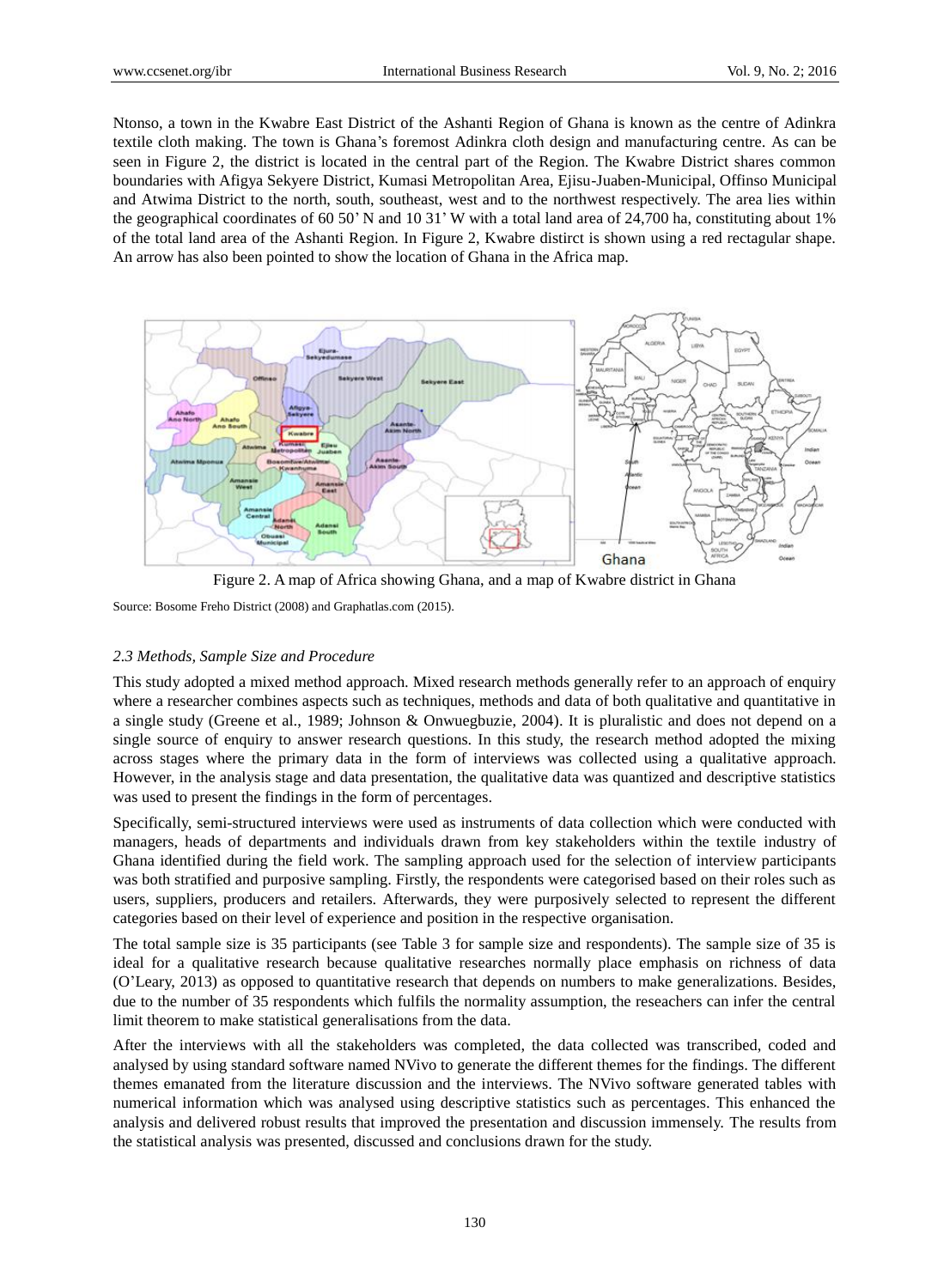| Table 3. Stakeholder types and number included in the sample |  |  |  |  |
|--------------------------------------------------------------|--|--|--|--|
|                                                              |  |  |  |  |

| Stakeholder group           | Number in sample.           |
|-----------------------------|-----------------------------|
| Textile printing companies  | 4                           |
| Clothing industry           | 4                           |
| User                        | 6                           |
| Design institutions         | 3                           |
| Adinkra printing industries | 5                           |
| Fabric suppliers            | $\mathcal{D}_{\mathcal{L}}$ |
| Retailers                   | 3                           |
| Dye suppliers               | 3                           |
| Government support agencies | 3                           |
| Trade associations          | 2                           |
| Total                       | 35                          |

#### **3. Results and Discussion**

The discussion section entails the presentation of the findings deduced from the analysis of the data collected from the field study. This discussion is grouped under the respective headings that were used for the interviews. In other words, a themed approach was used for the presentation of data and analysis.

## *3.1 Nature of Dye, Colours and Cloth*

The interviews with the participants sought to identify the different factors that affect the businesses of the artisans. As a result, all the key stakeholders in the textile industry were asked of their views on the dye, its colour and the cloth in general. During the interview, 33 responses representing approximately 94% of the total respondents admitted that, as part of caring for the cloth, information given to users by retailers requires them not to wash. The reason adduced for such a requirement is the fact that the dye has been found as water soluble dye. Hence, bleeds out during wash. This is confirmed in an earlier research on the Adinkra textile cloths (Mato, 1986; Willoughby, 2005). Furthermore, from the field study it was identified that most dyes used in Adinkra textile cloth production is self-made by the artisans. These self-made dyes are generally poor in quality as compared to the factory dyes.

With regards to the colour of the dyes, it was realised that the main colour is black. Colour generally serves as an attraction for customers in purchasing products. An evidence is given by Bae and May-Plumlee (2005) who states that primarily, customers are attracted by the colour of a product. From the field study, colour was found to be relevant to the consumers because in Ghana, certain colours are associated with particular social activities. For example black colour is for funerals whereas white is generally used to represent victory. Hence, a desired change in attitude of users towards the cloth can be greatly enhanced through the use of different colours because consumers can have variety to choose from.

Moreover, responses received from the artisans who are mainly producers of the cloth suggest that, the cloth is of medium to heavy weight, usually cotton and cotton blends. As evidence, all the five Artisans who are mainly producers of the cloth responded in affirmative. The main reason given for the usage of this material is that, light weight fabrics absorb the dye and can result in unwanted leakages in the design of the cloth. This characteristic of the Adinkra textile cloth has negative impact on general and casual usage. It mostly prevents the user from constructing the cloth into garment styles more especially draped designs, if one desired to do so. This reason affects its appeal to a larger population to buy and make use for more widespread activities. Therefore, one of the barriers that prevent the usage of the cloths is the nature of the dyes, colour and weight of the cloth. Even though this particular characteristic is good for the production of the traditional cloth, any attempt at adapting the cloth to modern use must be associated with the necessary changes to suit the needs of the postmodern consumer.

#### *3.2 Access to Capital*

As discussed, the Adinkra cloth makers are small and medium enterprises (SME's). The SMEs are generally grouped into organised and unorganised enterprises. The organised companies are those with registered offices and can afford to pay the salaries of their employees whereas the unorganised category is mainly made of artisans that engage in the cloth making as an informal trade. These artisans work in open spaces, temporary wooden structures, or at home and employ little or in some case no salaried workers. The Adinkra artisans are placed into the informal category. From the field study, all the respondents representing 100% agreed that, access to capital is a great challenge. However, the level of access to capital for the business activities of the artisans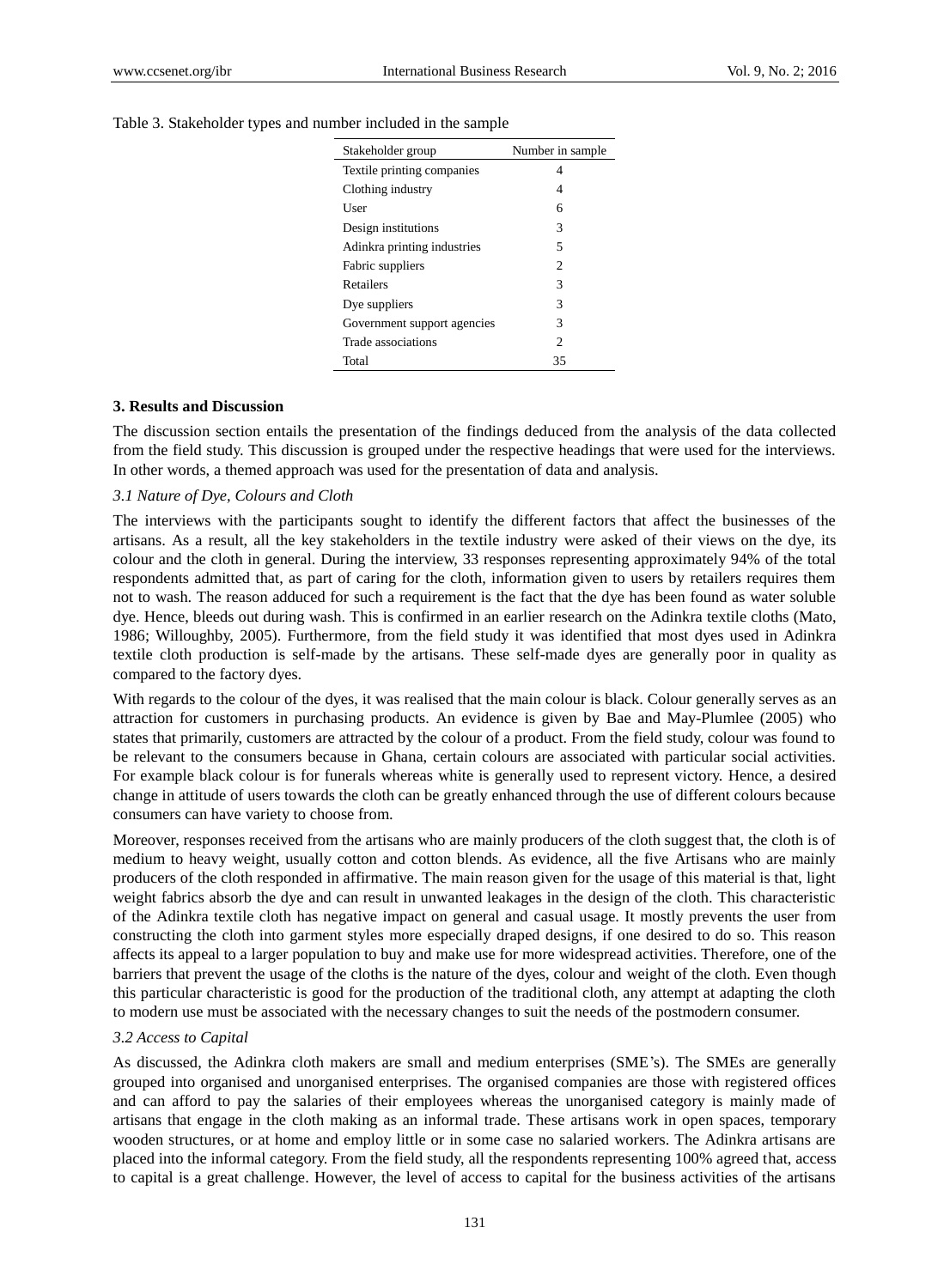was varied among respondents. The determination of the level of capital as a challenge was therefore ranked based on a standard from Low to High. The respondents were expected to rank the access to capital based on this standardised scores for better analysis. Using this standard rating, a response rate of approximately 6% agreed that, they have medium access to capital whereas the remaining 94% suggested that, access to capital is low and a great challenge. This clearly demonstrates the lack of access to capital to compete with other firms with huge capital base. In view of this, larger firms with huge capital base are able to secure funding for production from the financial institutions. Besides, the larger firms enjoy economies of scale in terms of production with low cost per unit of output and distribution. The lack of access to capital renders the small Adinkra textile groups handicapped in competing with the larger firms for the same clients. Participants in the interview responded that they usually rely on family members, life time savings, friends and donations to start their businesses, hence the inability to expand and improve the Adinkra textile cloth sub sector. This particular finding is supported by earlier studies (Fisseha, 1987; Mayers, 2006) who determined that, about 80% of financing for small and medium forest enterprises (SMFEs) comes from owners, families, friends and personal savings. Access to capital is also primarily due to artisans lacking the requisite collateral to attract mortgages from financial institutions. As discussed, they operate under trees and open spaces, hence cannot use those spaces as collateral. Several banks including commercial and rural banks are often unwilling to lend funds to SMEs due to perceived lack of business sustainability, credit unworthiness stemming from poor records keeping and low repayment of loans (Adu, 2009; Osei-Tutu et al., 2010). Practically, it was observed that, as a unit with proper operations through trade associations, this challenge can be surmounted because as a group, the credit worthiness can be improved drastically. On the contrary, the Adinkra textile cloth makers have actually been duped by some members through the formation of association. Therefore, this option, though has worked for other traditional forms of textile cloth makers (Osei-Tutu et al., 2010), does not seem appropriate for the Adinkra textile cloth producers due to the bad experience. Among the solutions to this problem can be in the form of organising the temporary structures into permanent structures with good records keeping for the business to enhance proper assessment and creditworthiness.

#### *3.3 Supply Chain Issues*

Supply chain is cardinal to the distribution of products to reach the final consumer and a way of receiving feedback from clients and users of a product. In this same vein, Acquah and Oduro (2012) highlight supply chain as a platform for collaboration in determining many productive activities among all members of small and medium scale enterprises. The levels of existing supply chain or communication strategies within and across industries determine their products and services, improvement in production, economic prosperity and development of new business platforms (Tsai, 2001). From the field data collection, it was also determined that, there is lack of collaboration among the key players in the industry, herein referred to as the stakeholders. As detailed in Table 1, the stakeholders noted are textile printing companies, clothing industry, users, design institutions, Adinkra printing industries, fabric suppliers, retailers, dye suppliers, government support agencies and trade associations. These stakeholders are supposed to collaborate and deliver an end user driven product that satisfies the need of clients and consumers. In practice however, they operate in a disjointed manner and the artisans produce textile cloths based on their intuition without any rigorous marketing research to satisfy the needs of clients. Besides, the other stakeholders that can serve as sources of valuable information are also not contacted in the production of the textile cloths. The effect of this lack of collaboration is the production of products that do not meet the needs of customers. Therefore, this hampers the marketing activities of the artisans leading to lack of patronage for the final products. This lack of an effective supply chain is evident by the field data that depicts that, 21 respondents representing 60% suggested a low level of collaboration among the stakeholders. Again, 11 respondents representing approximately 31% suggested a medium collaboration whereas the remaining paltry number of 3 respondents denoting 9% confirmed a high level of collaboration. Clearly, this demonstrates a lack of collaboration among artisans and other stakeholders.

In view of the lack of collaboration among the key stakeholders, a high rate of 88.5% of users is unsatisfied with the end product from the artisans. This represents 31 respondents with the remaining 4 respondents signifying that, the level of satisfaction is at medium level. In this instance, it must be stated that, all the stakeholders were considered to be part of the users because they also use some of the products occasionally. As a result, an effective supply chain that can enhance collaboration among stakeholders must be developed to ensure that, the needs of clients are factored into the production of the textile cloths to enhance end user satisfaction. This has the potential to induce patronage from the clients and other users of the products. Due to non-existence of an effective supply chain for the distribution of the products, the producers cannot determine the final price of Adinkra textiles cloth. As a result, there was price discrimination which is unfavourable because the users paid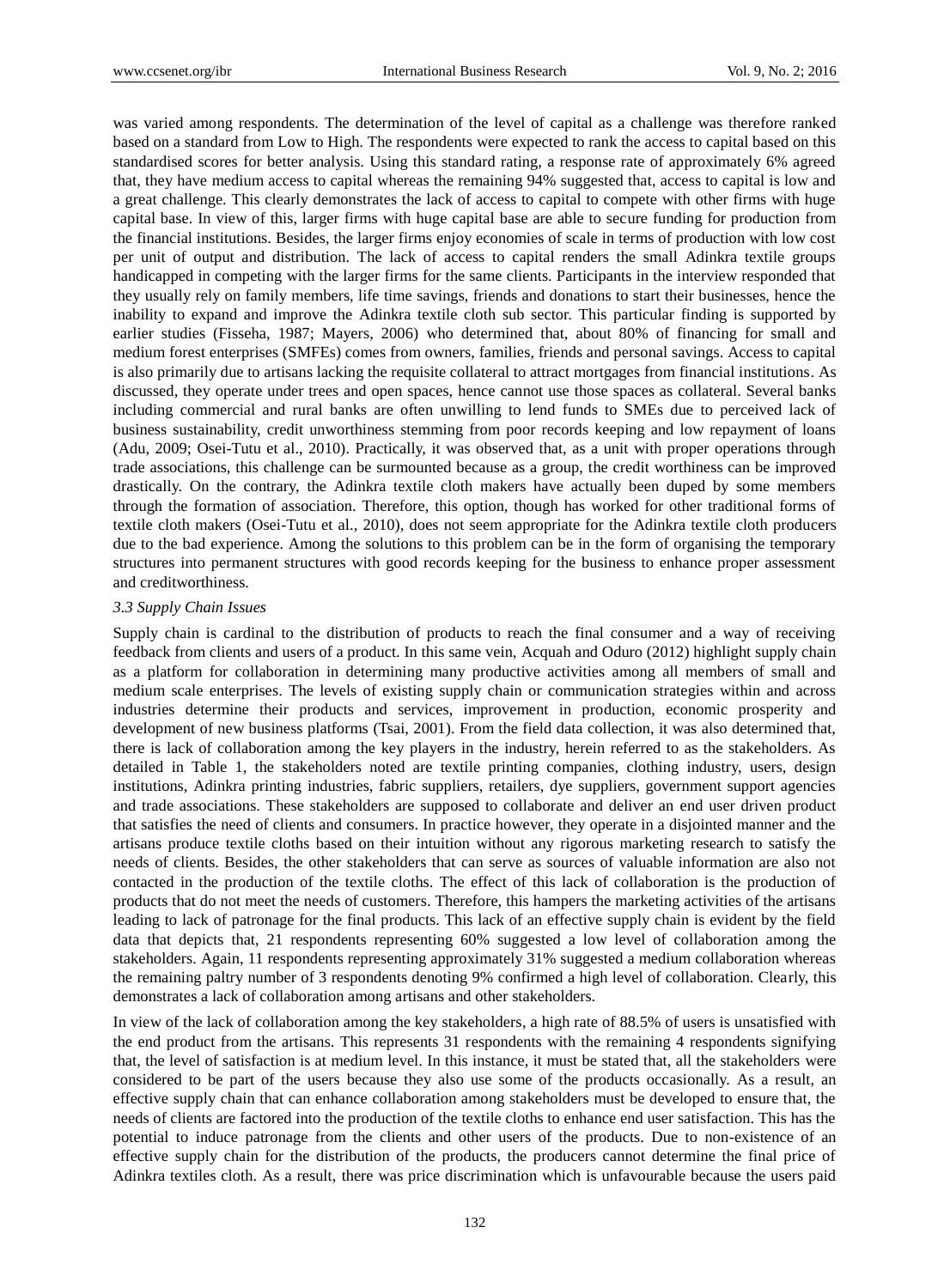exorbitant prices as compared to other manufactured textile cloths on the market and this became evident from the field study.

### *3.4 Outmoded Forms of Production Technology*

The artisans who responded during the interview affirmed that, the technology is quite laborious and time consuming. Even though they expressed sentiments about the technology, much has not been done to improve upon this technology which has been in use before 1927. One peculiar problem that the artisans emphasised on is the difficulty of acquiring the raw materials for production. The most challenging part is the dyes needed for printing the textile cloths. The locally manufactured dyes are very difficult to produce. They are normally obtained from processing barks and roots using an outmoded form of technology. After the laborious work to produce the dyes, they are also of low quality. This is primarily due to the fading nature of the dyes after using the textile cloth. Several attempts have been made to improve upon the process of producing the dyes. For example a grinding machine was introduced for grinding bark of tree. However the introduction of this machine worsened matters as the end product did not meet the expectations of the artisans. At present, the most reliable means of acquiring the quality dyes is from the established manufacturing firms in the textile industry. However, these factory dyes imported by the established firms were meant to be used for their production and not for retail purposes. This makes it difficult for the artisans to find the appropriate dyes for the production of the textile cloths. From the field work, all the respondents agreed that, the scientific dyes (factory dyes) have high degree of reliability as compared to the locally made dyes by the artisans. This was evidenced by the responses from 14 (40%) and 21 (60%) respondents who suggested that, the scientific dyes are reliable and highly reliable respectively. This results confirmed the findings of Acquah and Oduro (2012), who discussed that there is the need for the development of new dyes to replace the old fugitive dyes. In view of this, it is important that, industry and stakeholders take the necessary steps to develop new dyes in order to sustain the business.

## *3.5 Implications*

The decline in the industry is as a result of low demand for products as reported earlier in Table 1. This has consequences for an industry that attracts a considerable number of tourists all year round. According to Holden et al. (2011), the total number of tourists arriving in Ghana in 2009 were 74,293 and according to the World Bank (2015), the total number of tourists that visited Ghana in 2010 amounted to 931,000. These tourists patronise the Adinkra traditional textile cloths as souvenirs especially products such as scarves and other portable items made of Adinkra cloth. It can be inferred that, this sector contributes greatly to the economy of Ghana. Therefore, the collapse of the Adinkra textile sub sector which also attracts a considerable number of tourists means the loss of important revenue to the state from tourism as well as taxes from the numerous retailers, producers, dye suppliers, fabric manufacturers, designers and other stakeholders who are indirectly connected to the industry. Besides, the artisans who gain their livelihood from this trade are also likely to lose their jobs in the process. Moreover, a tradition that has lasted for over a century is likely to extinct, hence altering the great history of a society.

The non-existence of supply chain has also resulted in price discriminations of the products from the producers to the final consumers where retailers are able to price products without regard to consumers ability to afford. This also affects the demand for the products as the prices are sometimes highly inflated. Besides, the issue of the supply chain also has negative effects on the distribution and good feedback from the users of the cloths for improvements.

As these problems and the challenges are seen as surmountable, these solutions are proffered as part of our analysis of the issues presented. Firstly, there should be an effective supply chain network that can directly enhance the collaboration between the different stakeholders identified in this study. If the supply chain network is developed, the wider implications will be a control of the end user price of the textile cloth to ensure a competitive pricing on the market in comparison with other textile products on the market. As Ghana is a least developed country, price differentials are likely to be pivotal in a diffusion strategy to ensure adoption of the textile product.

Moreover, access to capital is a central theme to all small scale industries. In this regard, the identification of the trade associations as one of the stakeholders of this study can serve as a breakthrough to attract the needed capital in the form of group loans from micro finance companies. The formation of these associations would result in the pooling together of resources that can serve as collateral for acquisition of a mortgage. This must also come with stringent control to curb the menace of duping artisans.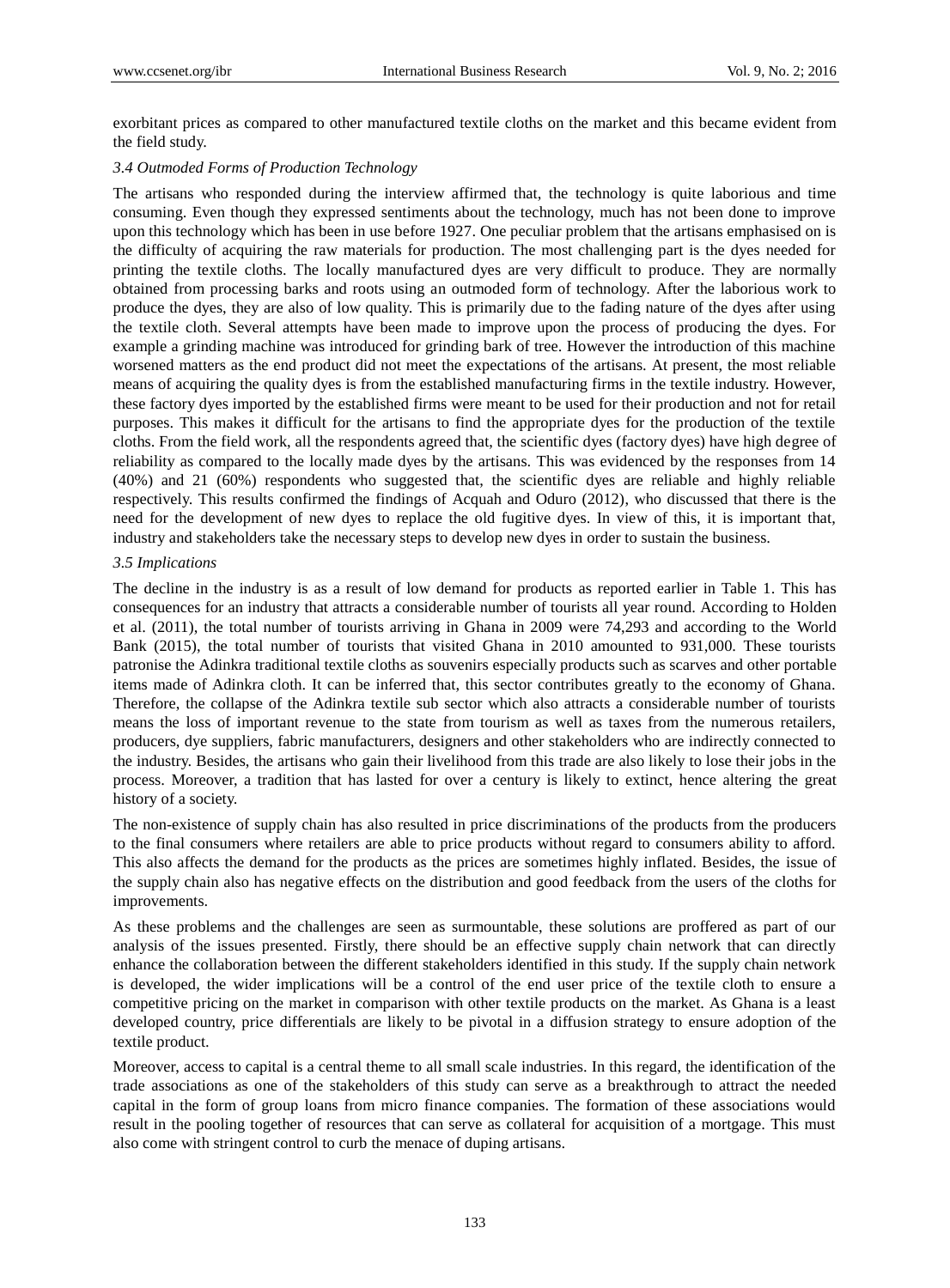## *3.6 Business Opportunities*

Due to the numerous challenges exposed as plaguing the Adinkra textile cloth sub sector, an analysis also revealed several untapped business opportunities that can be harnessed to develop this sub sector to improve upon the general textiles industry. Firstly, due to the absence of an effective supply chain, distribution activities of the industry are ineffective. In this sense, a very effective supply chain can be developed to enhance product distribution through the chain beginning from the artisans who are the producers to the final consumers who are the users of the products. This will ultimately create a system of closed loop where the producers can receive feedback on their products in order to factor them into customer needs when producing the textile cloths. There will also be an improvement in customer satisfaction, leading to the adoption of the textile cloths.

Moreover, if price can be used as a competitive tool in order to break into the established markets such as the broader local and international textiles industry, there is the need for the producers to be able to take control of their supply chain. The development of the supply chain can also enhance the competitive advantage of the products in order to determine new ways to make the textile products meet the needs of the marketplace and serve the target clients.

Lastly, it has been discussed that, the technology for the production of the textile cloths is outmoded. In view of this, it is proposed that, firms with the technical know-how should develop modern technologies for the production of the textile cloths. This has the potential to open up a new line of business for expansion of the Adinkra textile market. This will drastically reduce the total work and time involved in the production of the Adinkra textile cloth.

In summary, this study has identified the numerous challenges bedevilling the Adinkra textile sub-sector of the Ghanaian textile industry. Based on these challenges, an intellectual analysis was developed to proffer solutions to these problems after which the business opportunities existing in the industry has been presented. It is argued that, with all the solutions espoused in this study, the quality, production and promotion of the Adinkra textile cloth can be improved considerably. This has the potential to improve the demand for the textile cloth leading to economic prosperity for the artisans and contribution to the economy of Ghana.

## **4. Conclusion**

In this study, the theme was to determine the factors that account for the decline of the Adinkra textile sub sector, which is part of the main textile industry in Ghana. Stemming from the discussions of the findings, it is evident that, the factors that inhibit the ability of producers of the Adinkra textile cloth to develop the industry and reach the final consumer with the product are varied as compared to those found in earlier studies. Some of the factors corroborate the findings of earlier studies but there are new factors that were identified to be specific to the Adinkra textile cloth sub sector including the nature of dyes and colours of dyes, end user satisfaction and supply chain issues. These were in addition to the general factors such as poor access to capital and outmoded technology.

The study has examined the challenges and presented the existing opportunities that have the potential of transforming the Adinkra textile sub sector. Solutions to the numerous problems have been proffered to enable policy makers and stakeholders take action to sustain the sub sector due to its heritage importance and contribution to the economy. The study has unravelled avenues for business opportunities for local and international firms to invest in the Adinkra textile sub market for expansion and profitability.

#### **References**

- Abor, J., & Quartey, P. (2010). Issues in SME development in Ghana and South Africa. *International Research Journal of Finance and Economics, 39*(6), 215-228.
- Acquah, B. S., & Oduro, K. A. (2012). Traditional cloth dyeing enterprise at Ntonso: Challenges and opportunities. *West African Journal of Applied Ecology, 20*(1), 25-35.
- Adu, G. (2009). *Business support platforms for SMFEs in Ghana.* Paper presented at the Tropenbos-IIED Workshop on Small and Medium Forest Enterprises in Ghana on March 26-27.
- Anheier, H. K., & Seibel, H. D. (1987). *Small-scale industries and economic development in Ghana: Business behavior and strategies in informal sector economies*. Saarbruckh, Germany: Verlag Breitenbach.
- Aryeetey, E., Baah-Nuakoh, T., Duggleby, H. H., & Steel, W. F. (1994). Supply and demand for finance of small enterprises in Ghana. *World Bank Discussion Paper No 251*. Washington, D. C.
- Bae, J., & May-Plumlee, T. (2005). Customer focused textile and apparel manufacturing systems: Toward an effective e-commerce model. *Journal of Textile and Apparel, Technology and Management, 4*(4), 1-19.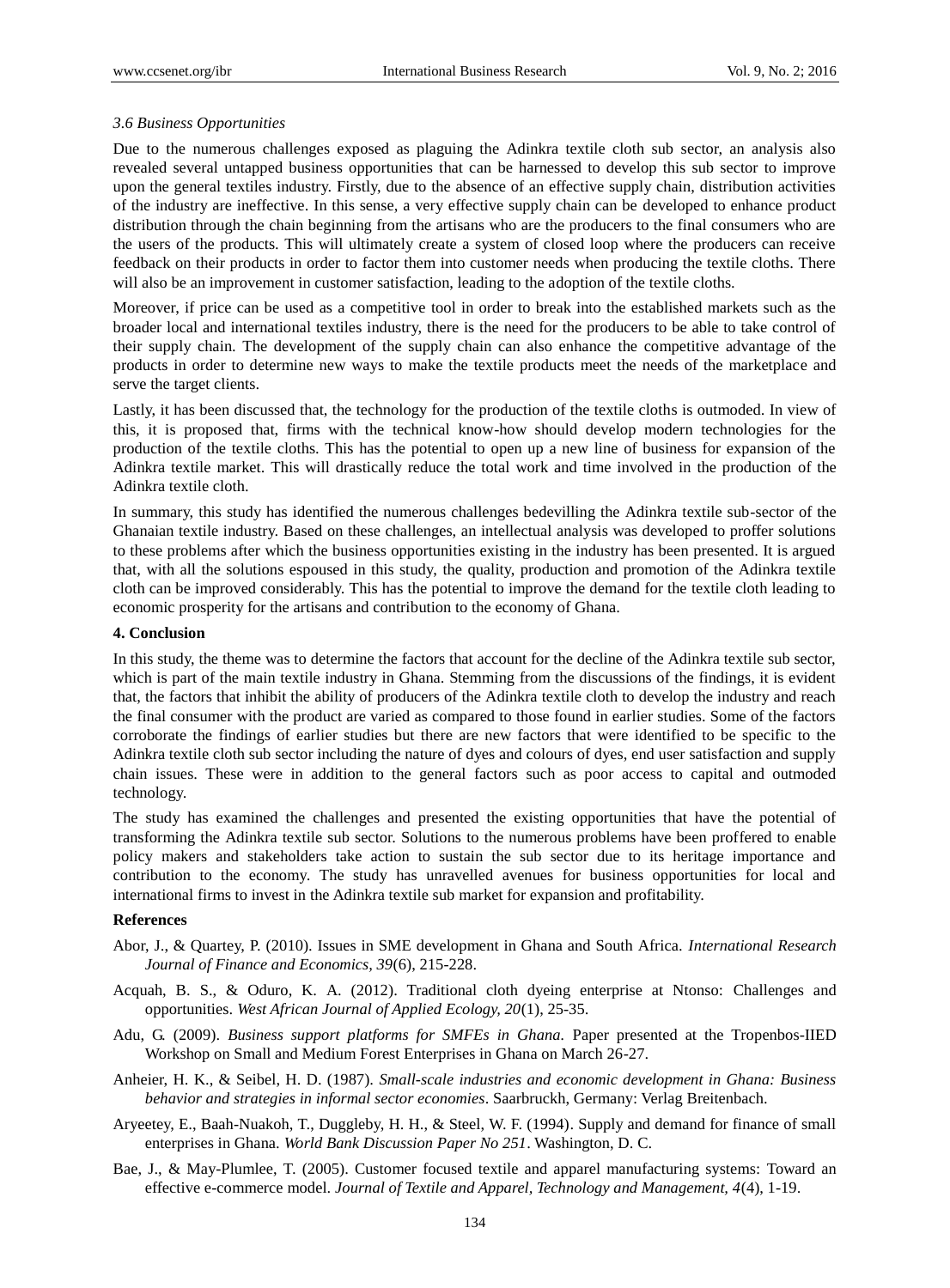- Boakye, Y. A. (2008). *Challenges facing the small-scale textiles and garments industry in Ghana.* (Unpublished master's thesis), Kwame Nkrumah University of Science and Technology, Ghana.
- Bosome Freho District. (2008). *Bosome Freho District.* Retrieved from http://www.wikiwand.com/en/Bosome\_Freho\_District
- Clarke, D. (2011). *Adire African Textiles: Asante Adinkra Cloth.* Retrieved from http://www.adireafricantextiles.com/adinkraintroduction.htm
- Decker, M., Schiefer, G., & Bulander, R. (2006). *Specific challenges for small and medium-sized enterprises (SME) in M-business.* Paper presented at the Proceedings of the International Conference on E-Business (ICE-B 2006), Setúbal, Portugal: INSTICC.
- Fisseha, Y. (1987). *Basic features of rural small-scale forest-based processing enterprises in developing countries*. Paper presented at the Small-Scale Forest-Based Processing Enterprises. Food and Agricultural Organization (FAO) of the United Nations, forestry Paper 79, Rome, Italy.
- Gockel, A. F., & Akoena, S. K. (2002). Financial intermediation for the poor: Credit demand by micro small and medium scale enterprises in Ghana: A further assignment for financial sector policy? *IFLIP Research Paper 02-6*. Geneva: The International Labour Organisation.
- Graphatlas.com. (2015). *Africa political map in black and white.* Retrieved from http://www.graphatlas.com/political\_map\_of\_africa\_black\_and\_white.jpg
- Greene, J. C., Caracelli, V. J., & Graham, W. F. (1989). Toward a conceptual framework for mixed-method evaluation designs. *Educational Evaluation and Policy Analysis, 11*(3), 255-274. <http://dx.doi.org/10.3102/01623737011003255>
- Harvie, C. (2004). East Asian SME capacity building, competitiveness and market opportunities in a global economy. *Faculty of Commerce-Economics Working Papers*, 100.
- Holden, A., Sonne, J., & Novelli, M. (2011). Tourism and poverty reduction: An interpretation by the poor of Elmina, Ghana. *Tourism Planning & Development, 8*(3), 317-334. http://dx.doi.org/10.1080/21568316.2011.591160
- Johnson, R. B., & Onwuegbuzie, A. J. (2004). Mixed methods research: A research paradigm whose time has come. *Educational Researcher, 33*(7), 14-26. http://dx.doi.org/10.3102/0013189X033007014
- Kquofi, S., Amate, P., & Tabi-Agyei, E. (2013). Symbolic representation and socio-cultural significance of selected Akan proverbs in Ghana. *International Institute For Science, Technology & Education, 3*(1), 86-98.
- Mato, D. (1986). *Clothed in symbol-The art of adinkra among the Akan of Ghana*. Indiana: Bloomington.
- Mayers, J. (2006). Small-and medium-sized forestry enterprises. *International Tropical Timber Organization (ITTO) Tropical Forest Update, 16*(2), 10-11.
- O'Leary, Z. (2013). *The essential guide to doing your research project*. Los Angeles: Sage.
- Osei-Tutu, P., Nketiah, K., Kyere, B., Owusu-Ansah, M., & Faniyan, J. (2010). *Hidden forestry revealed: Characteristics, constraints and opportunities for small and medium forest enterprises in Ghana*. London: Russel Press.
- Quarcoo, A. K. (1972). *The language of the adinkra patterns*. Legon: Institute of African Studies.
- Quartey, P. (2006). The textiles and clothing industry in Ghana. In H. Jauch, & R. Traub-Merz (Eds.), *The future of the textile and clothing industry in Sub-Saharan Africa* (pp. 135-146). Germany: Bonn: Friedrich-Ebert-Stiftung.
- Quartey, P., & Abor, J. (2011). Do Ghanaians prefer imported extiles to locally manufactured ones? *Modern Economy, 2*, 54-61. http://dx.doi.org/10.4236/me.2011.21009
- Ritchie, B., & Brindley, C. (2000). Disintermediation, disintegration and risk in the SME global supply chain. *Management Decision, 38*(8), 575-583. http://dx.doi.org/10.1108/00251740010378309
- Steel, W. F., & Webster, L. M. (1991) Small enterprises in Ghana: Responses to adjustment industry. *Series Paper*. Washington, D. C.: The World Bank Industry and Energy Department.
- Tsai, W. (2001). Knowledge transfer in intraorganizational networks: Effects of network position and absorptive capacity on business unit innovation and performance. *Academy of Management Journal, 44*(5), 996-1004. http://dx.doi.org/10.2307/3069443